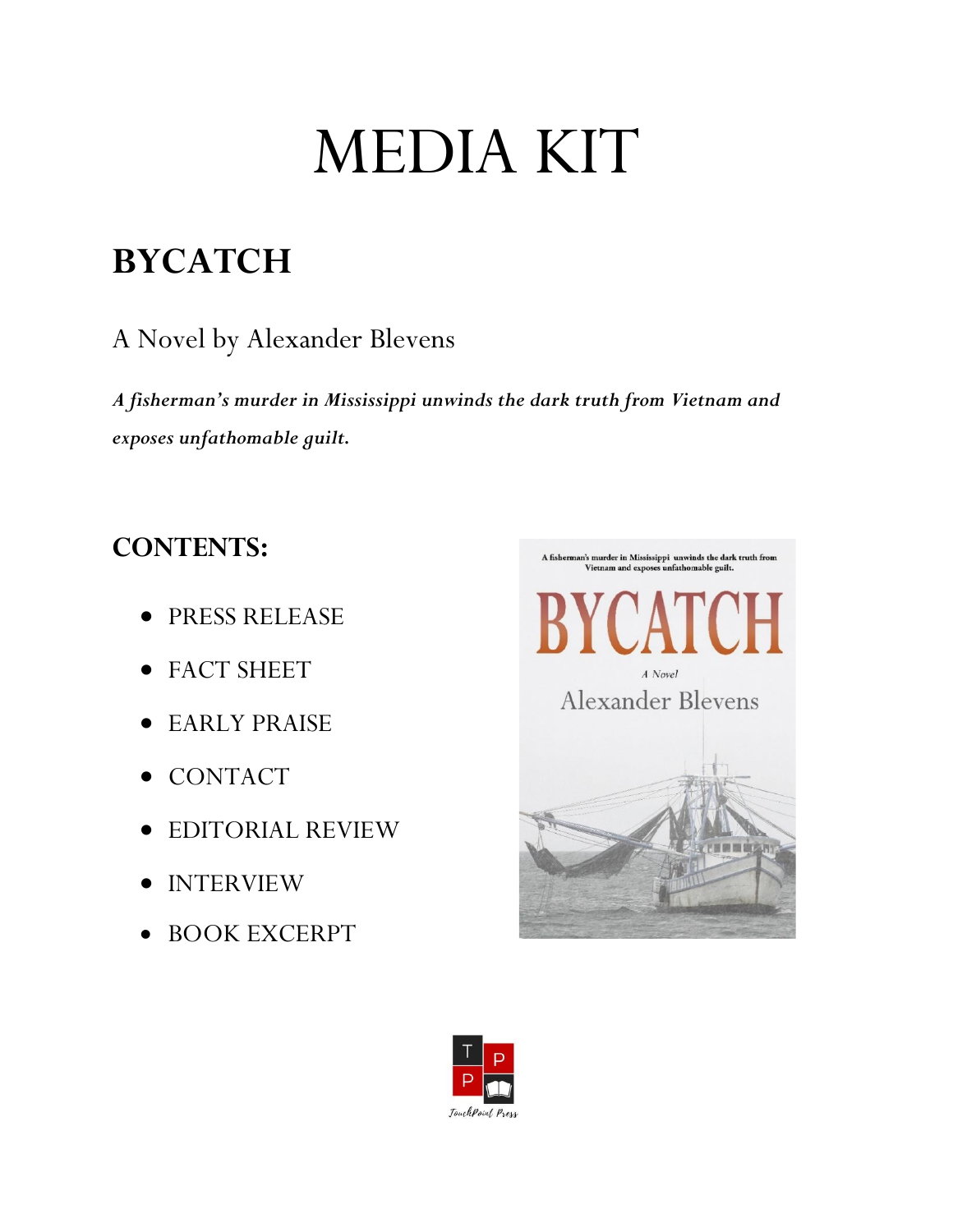## **PRESS RELEASE**

For Immediate Release 5/11/2022

## **Coast Doctor Pens Powerful Novel About Vietnam Refugees**

*Bycatch explores guilt and forgiveness as cultures tangle on the Mississippi Gulf Coast*

*BILOXI, MS —* In *Bycatch*, the debut novel by Alexander Blevens, the lives of two soldiers — one American, one Vietnamese — intersect unexpectedly and fatally. Published May 30, 2022, by TouchPoint Press, *Bycatch* connects the Vietnam War to the shrimp-rich waters of Biloxi with profound effect.

### *"Bycatch will touch the hearts of many Vietnamese War refugees who resettled in America."* **— Trang Pham-Bui, Emmy Award-winning journalist.**

*BYCATCH* — Rex Thompson has not spoken of the felony he committed in Vietnam for over two decades. When his ne'er-do-well sons scuttle a shrimp boat in the Biloxi Bay and drown an immigrant fisherman who had witnessed this crime, Rex is flooded with remorse but remains silent. His secrets wash away in the muddy tide until the fisherman's daughter, Anh Truong, stumbles upon a wartime journal and confronts Rex with a tale her murdered father never told. As a dragnet encircles his sons, Rex's life of poor choices unravels, and he must decide to continue his charade or seek mercy from those he harmed.

*AUTHOR* — Alexander Blevens is an Air Force veteran and a retired orthopaedic surgeon who lives and writes in Mississippi. Originally from California, he married a "New Orleans belle" and developed a keen eye for all things Southern.

###

*Contact information, press only:*

TouchPoint Press — [info@touchpointpress.com](mailto:info@touchpointpress.com)

Alexander Blevens — [info@AlexanderBlevens.com](mailto:info@AlexanderBlevens.com)

*Find out more about the author and book:*

Visit — [https://AlexanderBlevens.com/](https://alexanderblevens.com/)

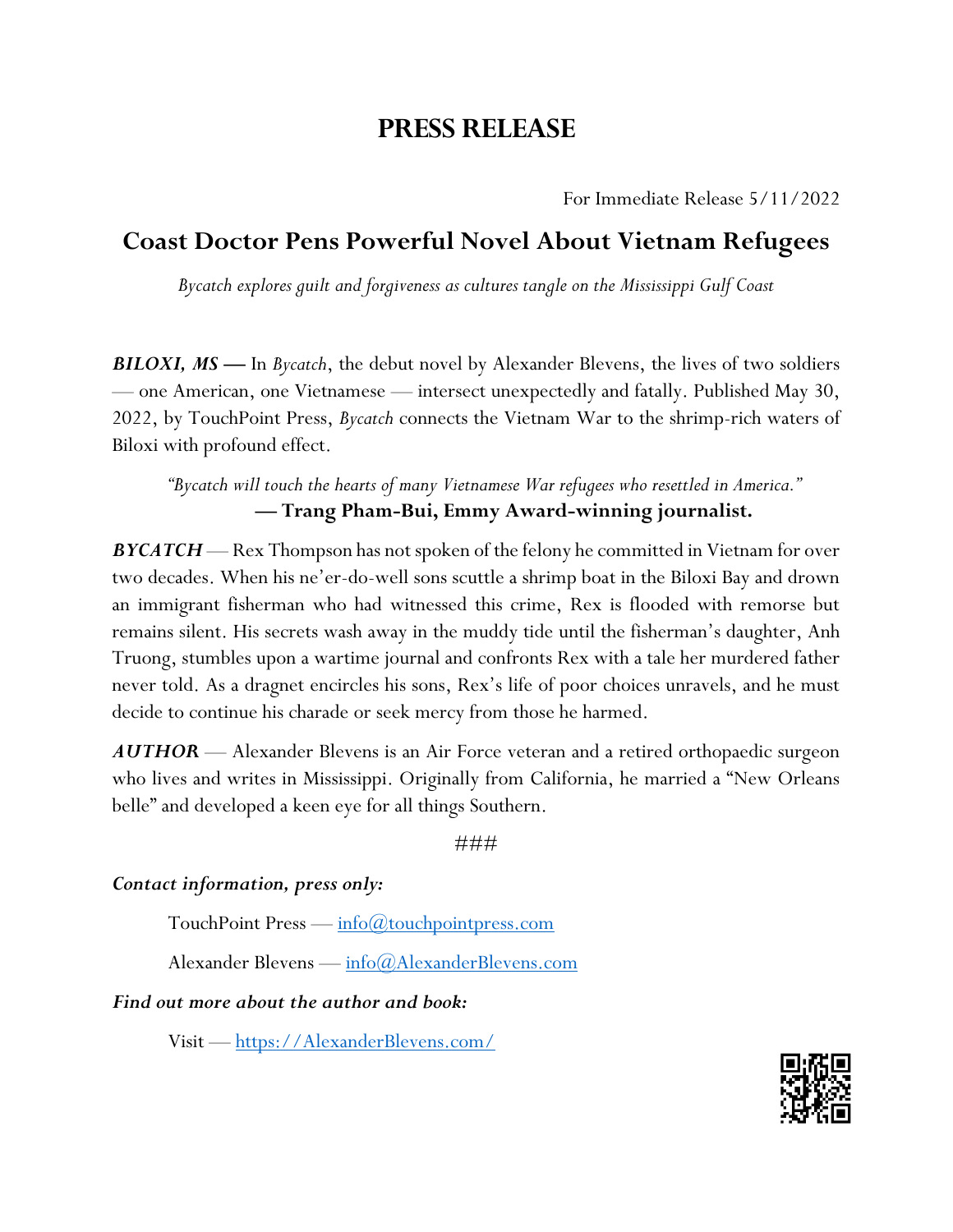## **BYCATCH**

#### A Novel by Alexander Blevens

## "A helluva story."**— Robert Lindsey, author of the National Bestseller** *The Falcon and the Snowman*

#### **FROM THE COVER**

**A fisherman's murder in Mississippi unwinds the dark truth from Vietnam and exposes unfathomable guilt.**

Rex Thompson has not spoken of the felony he committed in Vietnam for over two decades. When his ne'er-do-well sons scuttle a shrimp boat in the Biloxi Bay and drown an immigrant fisherman who had witnessed this crime, Rex is flooded with remorse but remains silent.

His secrets seem to wash away in the muddy tide until the fisherman's daughter, Anh Truong, stumbles upon a wartime journal and confronts Rex with a tale her murdered father never told. As a dragnet encircles his sons, Rex's life of poor choices unravels, and he must decide to continue his charade or seek mercy from those he harmed.

*Bycatch* is a story soaked with greed and forgiveness while Southern and Vietnamese cultures tangle on the Mississippi Gulf Coast.



#### **PRODUCT INFORMATION**

**GENRE:** Southern Fiction, Suspense **PUBLICATION DATE:** May 30, 2022 **WHOLESALE:** Ingram and TouchPoint Press **PAGES:** 208 – Print **RETAIL:** eBook \$4.99; Paperback \$15.99 **ISBN:** 978-1-956851-23-6 **PUBLISHER:** TouchPoint Press



#### **THE AUTHOR**

Alexander Blevens is an Air Force veteran and a retired orthopaedic surgeon who lives and writes in Mississippi. Originally from California, he married a "New Orleans belle" and developed a keen eye for all things Southern.

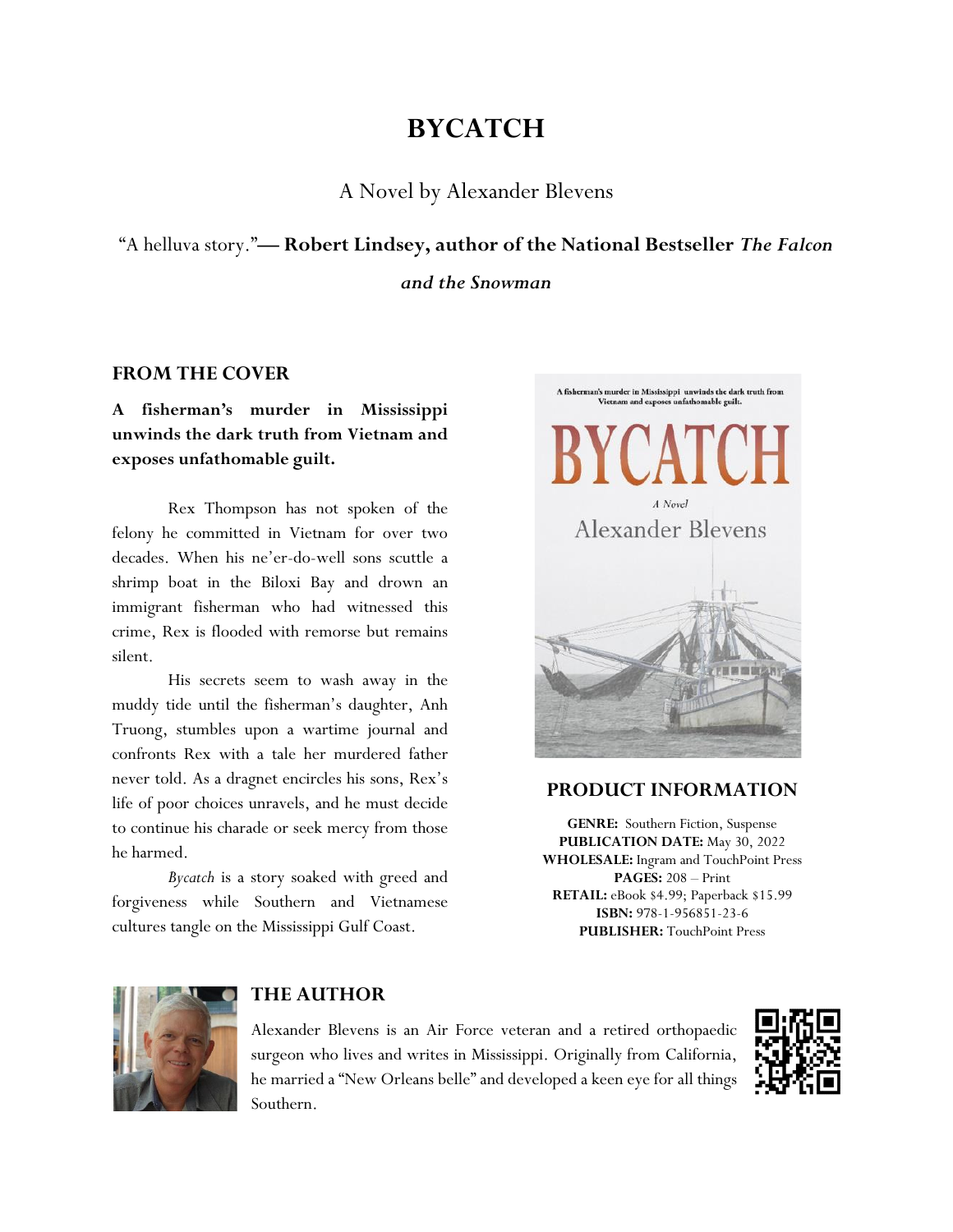## **PRAISE FOR BYCATCH**

"With empathy, an eye for detail, and a fascinating cast of characters—not to mention a helluva story—Alexander Blevens has delivered a suspenseful debut novel reaching deep into a community few of us know."

**— Robert Lindsey, author of the National Bestseller** *The Falcon and the Snowman: A True Story of Friendship and Espionage.*

"Exceptionally well-written, this novel is a magnificent and worthy read."

**— NancyKay Wessman, author of** *Katrina, Mississippi: Voices from Ground Zero.*

"Bycatch will touch the hearts of many Vietnamese War refugees who resettled in America."

#### **— Trang Pham-Bui, Emmy Award-winning journalist.**

". . . absorbing story pivoting on contrasting dualities of culture, time, and circumstance" **—Robert E. Hirsch, author of** *The Dark Ages Saga of Tristan de Saint-Germain* **series.**

"Weaved into the breakneck pace is a very human story of guilt and redemption."

**— Tom McGraw, author of** *The Starving Detectives Series.*

"It's a good haul in a strong net."

**— Cecil George Brown, author of** *D'Leaux, Mississippi-From Moss to Tuckertown.*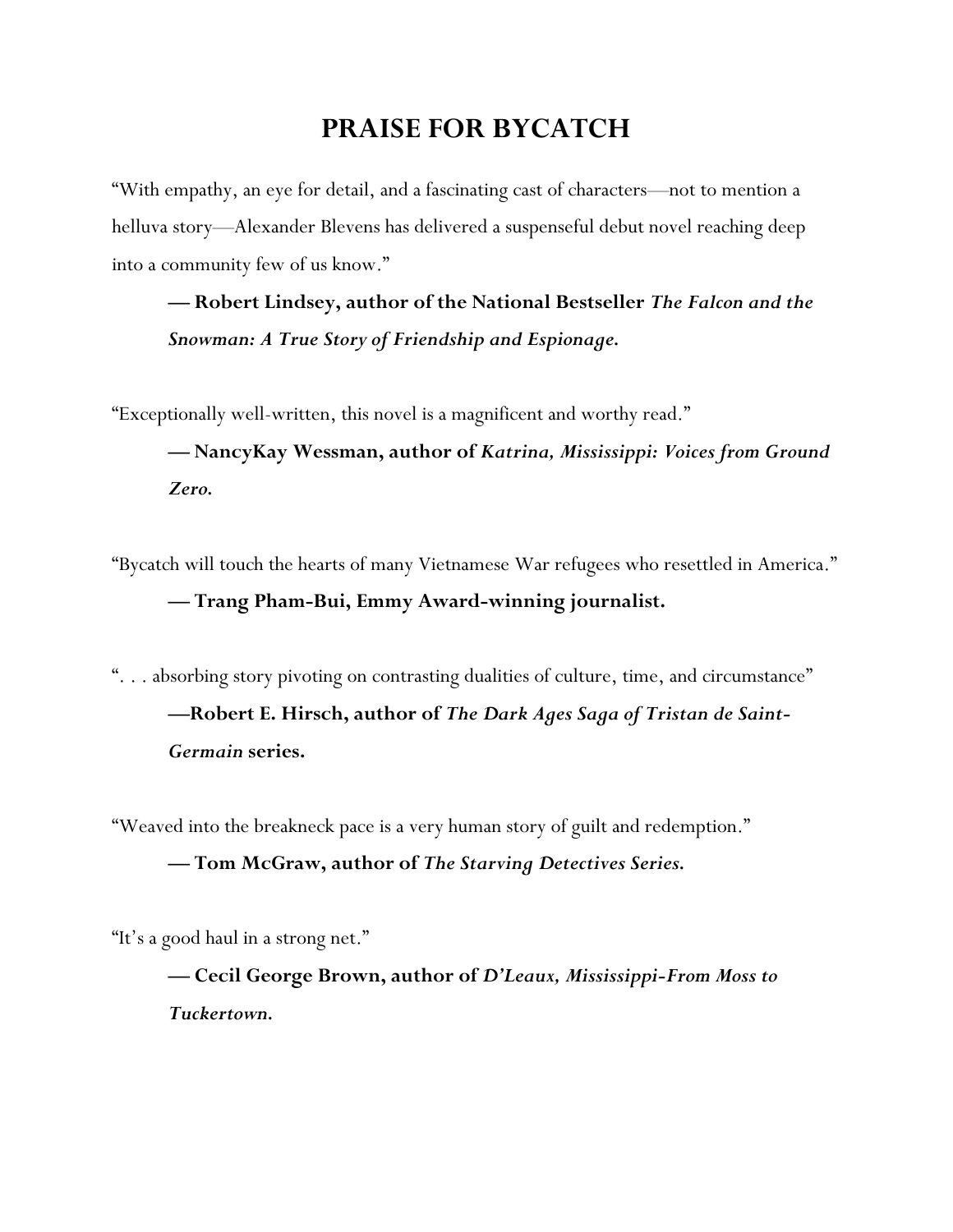## **CONTACT**

| <b>Author Email:</b> | $info(a)$ AlexanderBlevens.com |
|----------------------|--------------------------------|
| Website:             | https://AlexanderBlevens.com   |
| Publisher:           | Media@TouchPointPress.com      |
| Facebook:            | $(a)$ adblevens                |
| Instagram:           | $(a)$ adblevens                |
| <b>Twitter:</b>      | $(a)$ adblevens                |
| Goodreads:           | <i>(a)</i> adblevens           |



#### **ABOUT THE AUTHOR**

Dr. Alexander Blevens was born and raised in Northern California. He studied medicine and orthopaedics at Northwestern and Loyola Universities in Chicago before joining the Air Force and coming to Keesler Air Force Base in Biloxi, Mississippi. Four years later, he joined a local orthopaedic group where he specialized in hand surgery until his recent retirement. Alex has always been a storyteller; his sister once said he could "retell a two-hour movie plot in four hours." His retirement has opened time to pursue his passion for writing, travel, woodworking, sports, and family.

#### **ABOUT TOUCHPOINT PRESS**

TouchPoint Press, a traditional royalty paying publisher of digital and print fiction and nonfiction, strives to be innovative and energetic in all we do from acquisitions to promotion before and after publication. Our staff is comprised of professionals whose collective experience in publishing, editing, journalism, design, and marketing set the stage behind our growing list of fiction and nonfiction titles.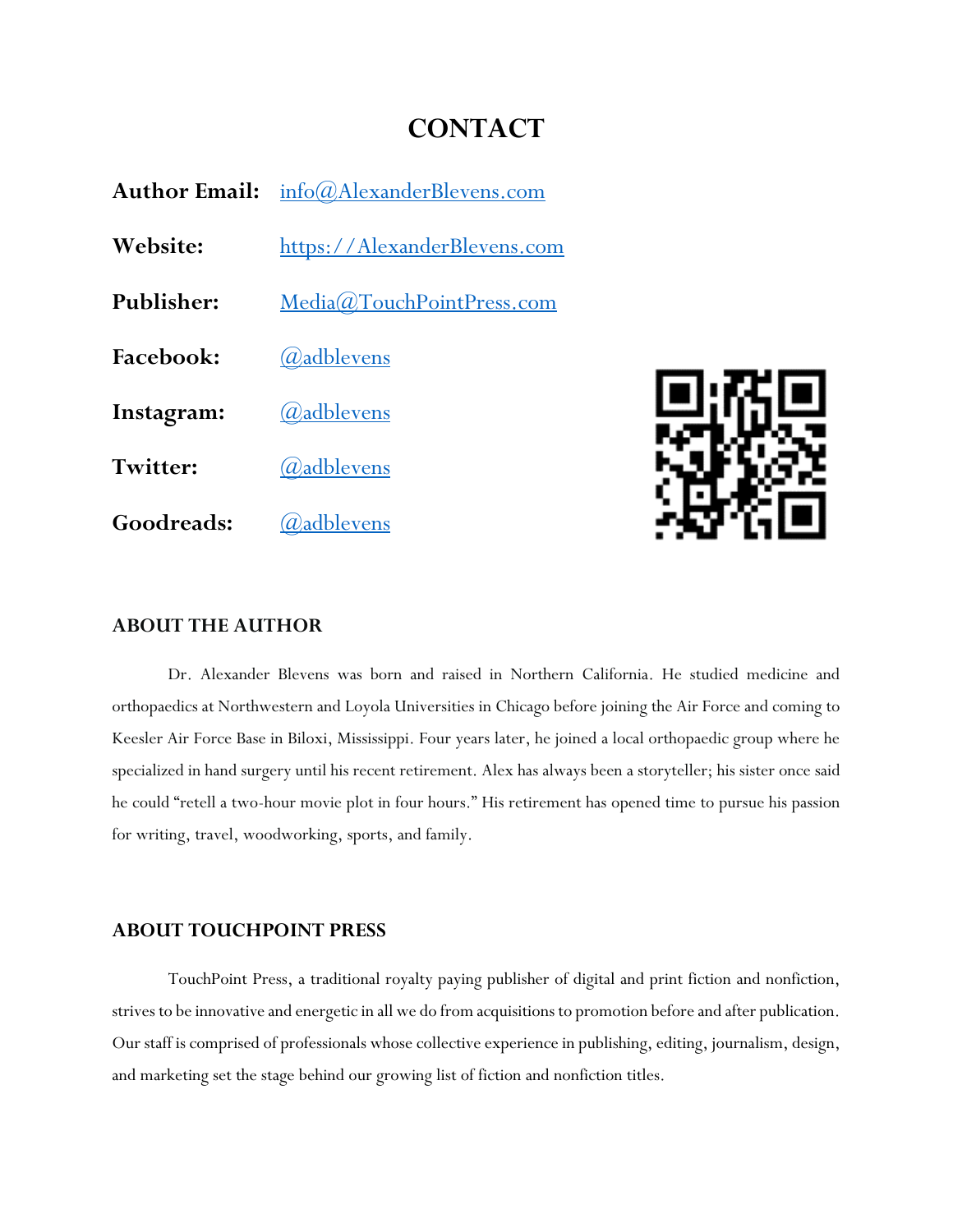## **EDITORIAL REVIEW - BYCATCH**

It's 1970 and twenty-three-year-old Senior Airman Rex Thompson, on his second tour in Vietnam, is about to improve his prospects for the future. He opens the safe he has access to and helps himself to \$46,000, money the US government has sent to the South Vietnamese Army for their use. Unfortunately, he's caught in the act by Captain Nguyen Duc Dung. Rather than arrest Thompson, Dung makes him return the money to the safe and then reports the incident to his superiors. Later that same day, Rex goes back, and this time undetected, he takes the money from the safe.

When the theft is discovered, Dung is charged with "the failure to safeguard the valuable assets of the armed forces of South Vietnam," but rather than be court-martialed, he's sent on a military suicide mission. These events set the stage for the tragic unfolding of Bycatch by Alexander Blevens.

Flash forward twenty-three years to a dark night on Biloxi Bay as two young men work to scuttle a shrimp trawler resting at anchor just off shore. The trawler once belonged to Rex. He operated it with his two sons, Jake and Pigeon, until it was repossessed due to his drinking and gambling. It was bought from the bank by none other than Captain Dung, the same man who took the rap for Thompson's theft. Dung is now Don Nguyen and a prosperous shrimper in Biloxi. Rex has disappeared and Jake and Pigeon, motivated by misguided revenge, are scuttling the boat.

But when the boat sinks, the new owner goes down with it, and Jake and Pigeon inadvertently become murderers. As an investigation gets underway, Rex resurfaces sober and saved. It doesn't take him long to figure out what happened and who the murderers are. How can he save his sons from lengthy prison terms when, ultimately, he is responsible?

Meanwhile, as Nguyen's daughter struggles to come to terms with her father's death, she begins to learn more about his past and the role Rex played in it. But rather than condemn Rex and his sons, she seeks closure by trying to find something positive that can be salvaged from this tragic event, these damaged people, and their broken lives.

Bycatch by Alexander Blevens is a big, entertaining story that speaks to universal themes of family, honor, culture, faith, and history. The narrative is supported by numerous realistic characters and an impeccably researched plot that is flawlessly structured and presented

.**— San Francisco Book Review.**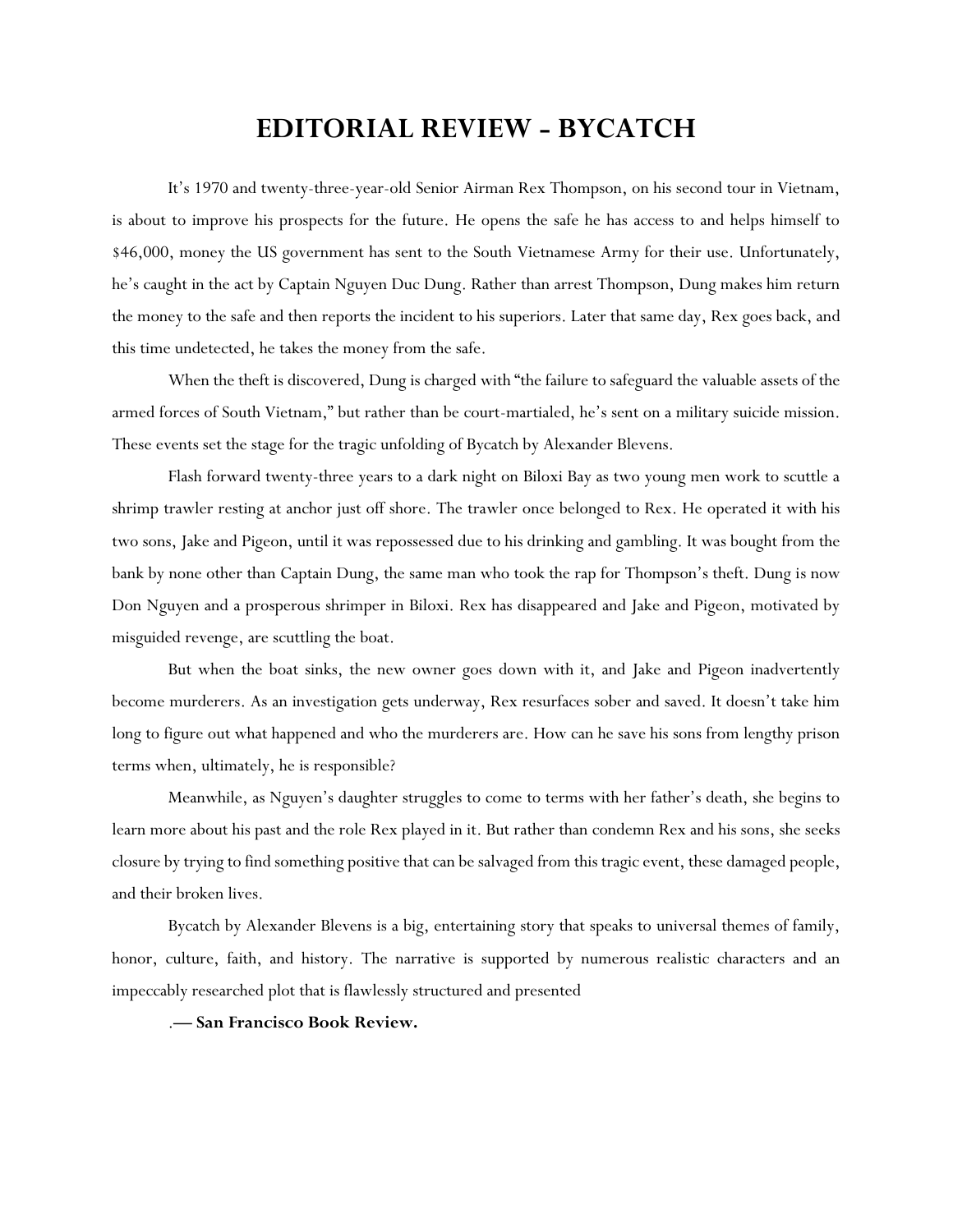## **INTERVIEW WITH ALEXANDER BLEVENS**

#### *What inspired you to write Bycatch?*

I live on a ribbon of coastline in Mississippi which is rich in history, culture, and natural resources. Nothing is static here where the sandy soil meets the vast Gulf of Mexico. Hurricane-driven waves of wind and water cut barrier islands in half, toss ships and barges across highways, and wipe away whole neighborhoods. Waves of immigrants, drawn to the water's seafood bounty, move in and out, displacing those who came before them. For these fishermen, harvest ebbs and flows, year to year.

It is in this fluid backdrop that the story of Bycatch takes place. I wanted to write a tale to remind us of the hardships and sacrifices made when the Vietnamese came to America after the fall of Saigon. A generation of immigrants has passed in the struggle for these refugees to assimilate into Biloxi. Their story makes the lives of all Americans richer.

#### *How would you describe the themes of Bycatch?*

There are two major themes that wind throughout the story that can be posed as questions. The first is "what does it mean to be a good father?" Rex Thompson, the protagonist struggles with this the entire book. The second, "can you forgive someone who does not know the extent of their harm?" This question haunts Linh Nguyen after the death of her husband and propels her daughter Anh to act.

#### *You use a quote by Kihlil Gibran in the front of your book. What does this mean to you?*

The quote is:

*"Your children are not your children. They are the sons and daughters of Life's longing for itself. They come through you but not from you, And though they are with you, yet they belong not to you."*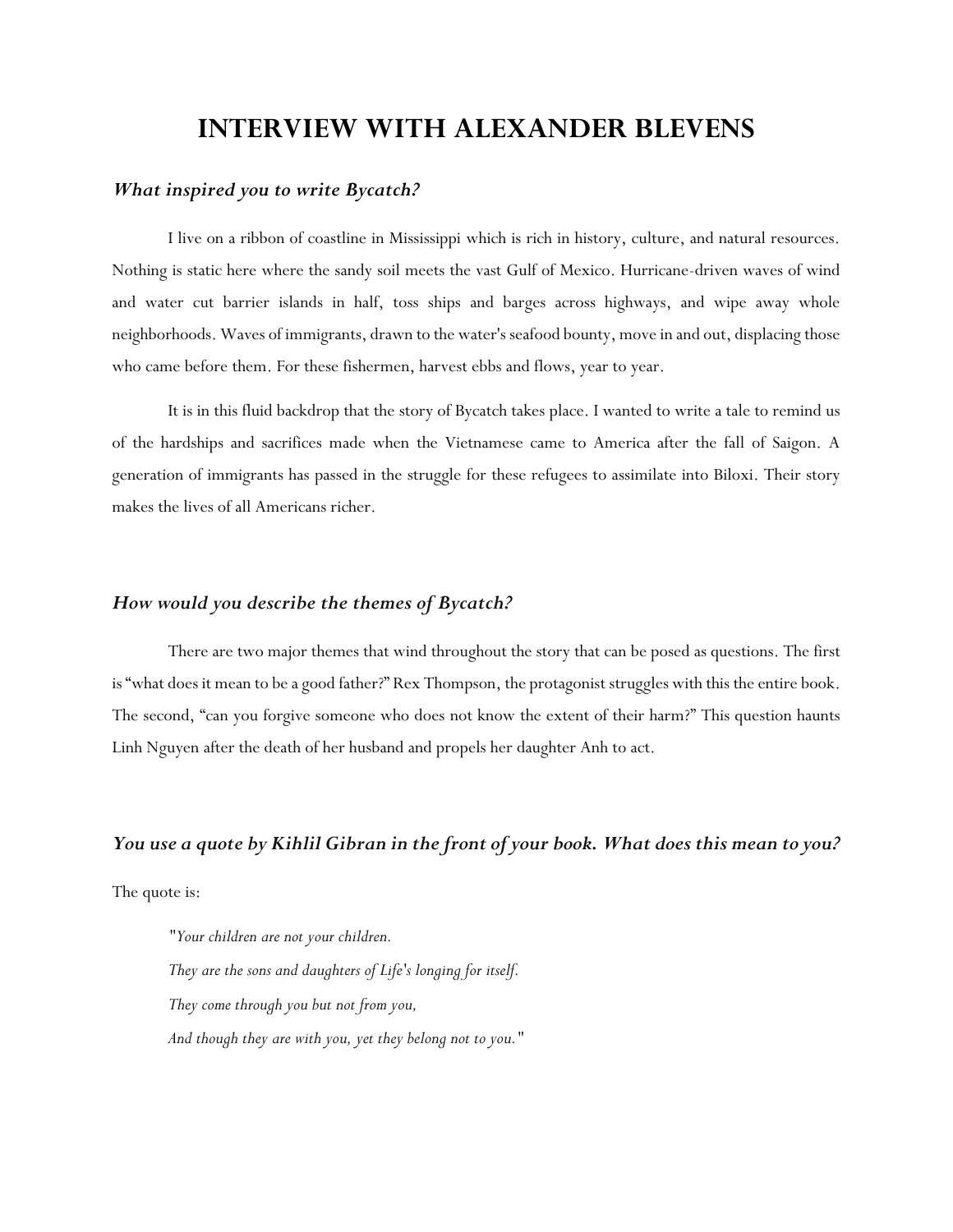I take this to mean that our children are their own persons, with wants and needs, resources and abilities unique to them, provided by God, and in turn will lead lives of their own making. We can only influence them to a point. This theme resonates in *Bycatch*.

## For Bycatch you describe the entanglement of two cultures, one Southern the other *Vietnamese. Did you find it difficult to write about these two disparate people?*

Of course, I have lived on the Coast for thirty-one years and with an outsider's eye, observed local customs, dialect, family life, and history. Writing about the Vietnamese immigrants posed a unique challenge. I have never been to Southeast Asia or lived in the Vietnamese community. I wanted to be accurate and sensitive to my portrayal of their complex culture, traditions, and language. Google translate wasn't going to help me—I translated the word for fire into Vietnamese online in an early draft only to learn later that the Vietnamese word I had chosen meant candle flame rather than major fire. I had the Vietnamese pilot screaming "candle flame, candle flame" as his boat was engulfed in fire. Fortunately, I befriended Tran Pham-Bui, an Emmy Award-winning journalist who was born in Vietnam. She walked me through the complexity of her language, social graces, and family relationships.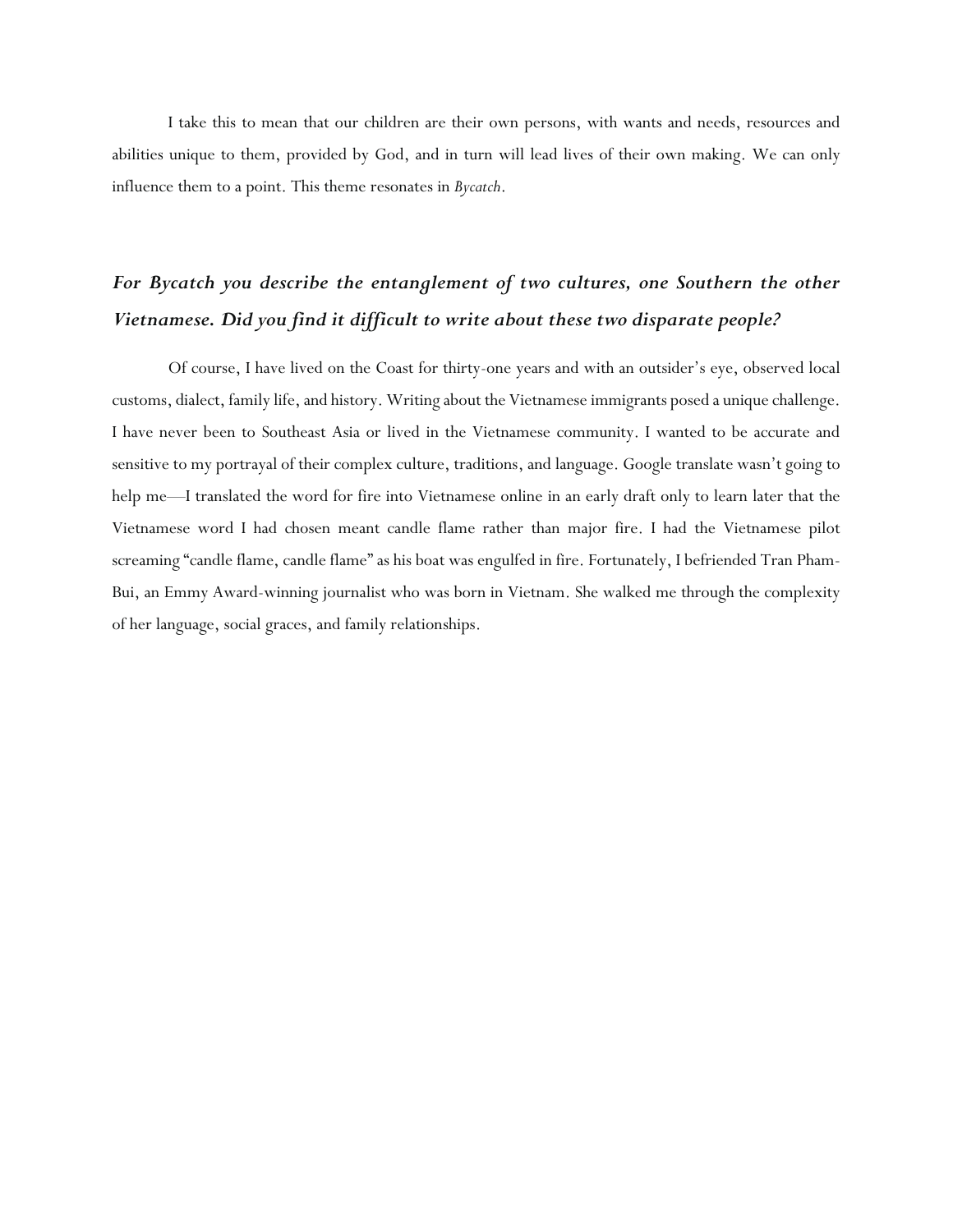## **BOOK EXCERPT - BYCATCH**

#### **CHAPTER 1**

#### *Biloxi, Mississippi, August 16, 1993*

Wooden blades slapped the dark, still water, pulling a flat-bottomed skiff across the Biloxi Bay. Jake crouched low at the bow and trained his eyes on a single white light ahead. His younger brother Pigeon worked the oars. Both were in their early twenties, lean and muscular. A single black skimmer glided over the water, beating its wings past the boat through the summer's thick, humid air. No moon or stars filled the midnight sky, just as the brothers had hoped. They had a task to do, a score to settle.

At the far end of the bay, six hundred yards off Deer Island, a trawler rested at anchor. From its boom, a bright halogen beam lit up huge nets hanging from outriggers on either side of the vessel. With fortytwo feet at the waterline, she had the classic, graceful lines of a Gulf Coast shrimper. Across the transom and bow, the name *Miss Anh* arched in newly gilded letters. Her gold nameboard, green pilothouse, and red hull presented a semblance of Christmas.

Jake felt the gentle vibration of an electric generator as he grabbed the trawler's anchor line to steady the skiff. Without a sound, Pigeon stowed the oars and pulled on heavy knit gloves. He dragged a canvas sack from beneath his seat and gave it to Jake. Sweat beaded on Pigeon's brow and ran into the corners of his eyes. He eased himself over the skiff's gunwale and into the warm bay. Jake pulled a length of cable—looped at each end—out of the sack. Holding on to one end of the coil, he handed the remainder over the side. For a moment, the heavy wire dragged Pigeon's head underwater.

"Gimme that float," Pigeon mouthed as he struggled at the surface.

Jake tossed a square white seat cushion to his brother. Pigeon trapped the pad under his arm then played out the cable with one hand as he side-kicked along the hull of the *Miss Anh.* At the stern, he grabbed a tire bumper hanging from the back rail to rest a moment. Looking up to the transom and the new golden letters, he mumbled, "Those bastards." Then he took a deep breath, released the cushion, and sank into the inky water.

The brothers had been raised on the Mississippi Gulf Coast since they were teenagers and had spent most of their days helping their father run this same boat. They knew every cleat and line, every block and winch, and every seam of its wooden hull.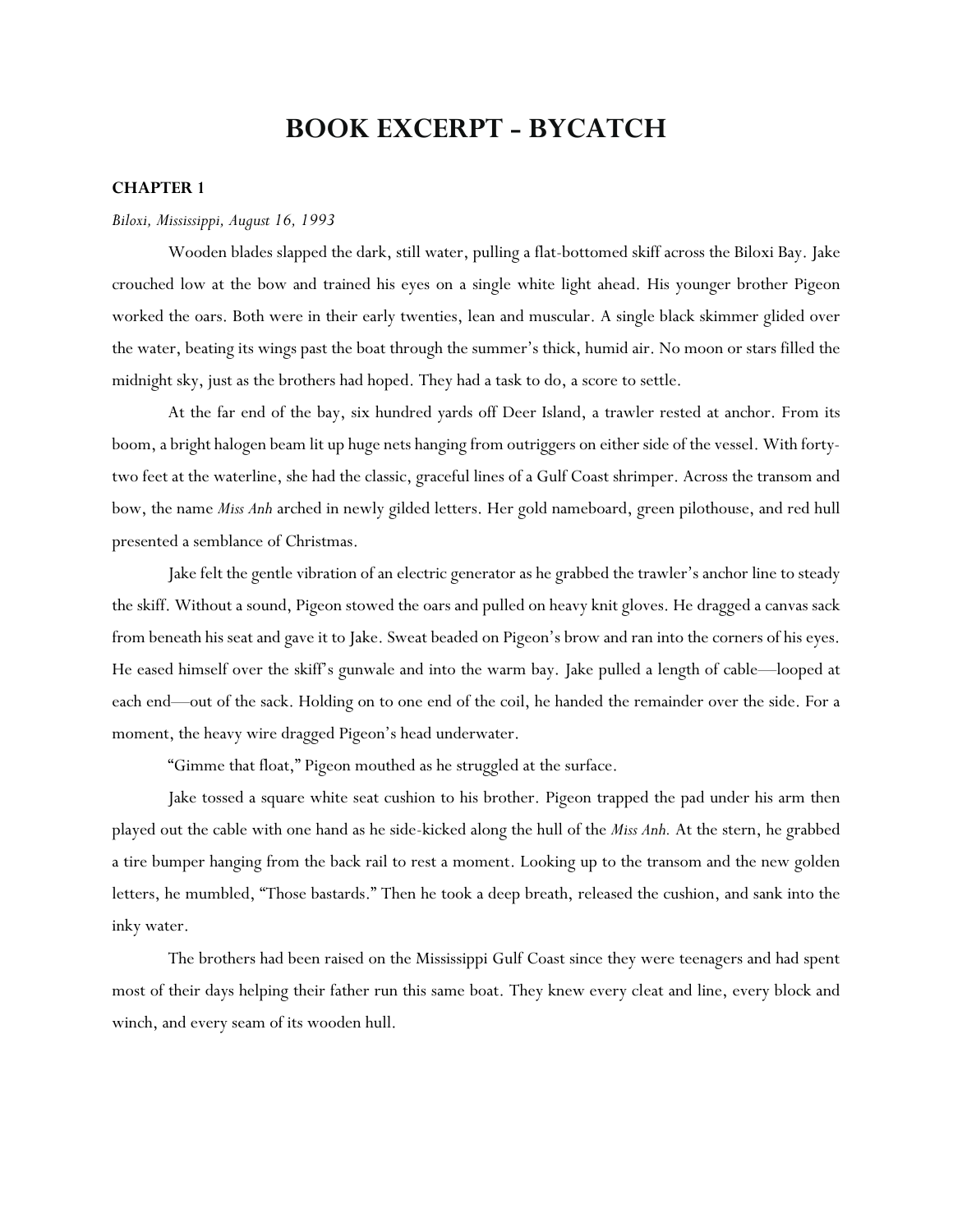The free end of the cable pulled on Pigeon's arm as he made his way, by memory and feel, down six feet to the propeller. In the darkness, he guided the wire loop around the prop shaft and over one of the brass blades. Pigeon jerked twice on the cable to signal Jake that his job was complete.

Jake secured the other end of the cable to the two-inch line leading to the trawler's anchor—fifteen feet below and fast in the muddy bottom of the bay. He then let his end of the cable slide down the rope and under the surface. The cable now hung beneath the *Miss Anh* from anchor line to propeller.

Moments later, Pigeon popped up on the far side of the skiff with a loud gasp for air. His wet blond hair draped over his face. Breathless, he grabbed the rail with both hands.

"Dammit, git in," Jake whispered as he scrambled to help Pigeon climb into the small boat. "Git in."

Pigeon put his foot on the lower end of an outboard motor and flipped over the stern, landing shoulder-first at the bottom of the boat. "Shit," he hissed, then squirmed onto the stern thwart.

Jake set the oars, spun the skiff, and pulled away from the trawler with jerking strokes. Darkness filled the quickly expanding space between trawler and skiff. When they were out of earshot, Pigeon fired up the outboard, handled the tiller, and motored toward the Point—toward the mainland shore where casino lights cast brilliant purple, green, and yellow streaks across the smooth water.

The skiff drew a V-shaped wake as it skimmed under the highway drawbridge and around Point Cadet. The brothers followed the channel markers, red and green, into Back Bay. They passed boatyards and dry docks filled with schooners, catboats, prams, and cabin cruisers; aging warehouses left dilapidated after long-forgotten storms; colorful shrimp boats tied up to docks with their outriggers pointing to the night sky; and shrimp packing plants with darkened windows and empty lots. On the Point, behind the wharves, plants, and boatyards was a tidy neighborhood of small clapboard houses arranged in blocks going north, south, east, and west. For three centuries, successive waves of immigrant fishermen and their families—the Spanish, the French, the Yugoslavs, and the Vietnamese—occupied this low-lying spit of land between the bays.

The brothers glided by bulkheads protecting the broad lawns of stately homes and private docks jutting out into the shallow water. Six-inch round Styrofoam balls, floating on the surface and painted in colorful patterns to claim the crab traps below, slipped by. Further up the channel, where Back Bay narrowed, a thick strip of salt grass abutted the dark pine forest at the water's edge, obscuring the transition from land to sea. Thin crosscut canals in the dull marsh, leading to shacks hidden in the woods, flashed with reflected light as the boat passed.